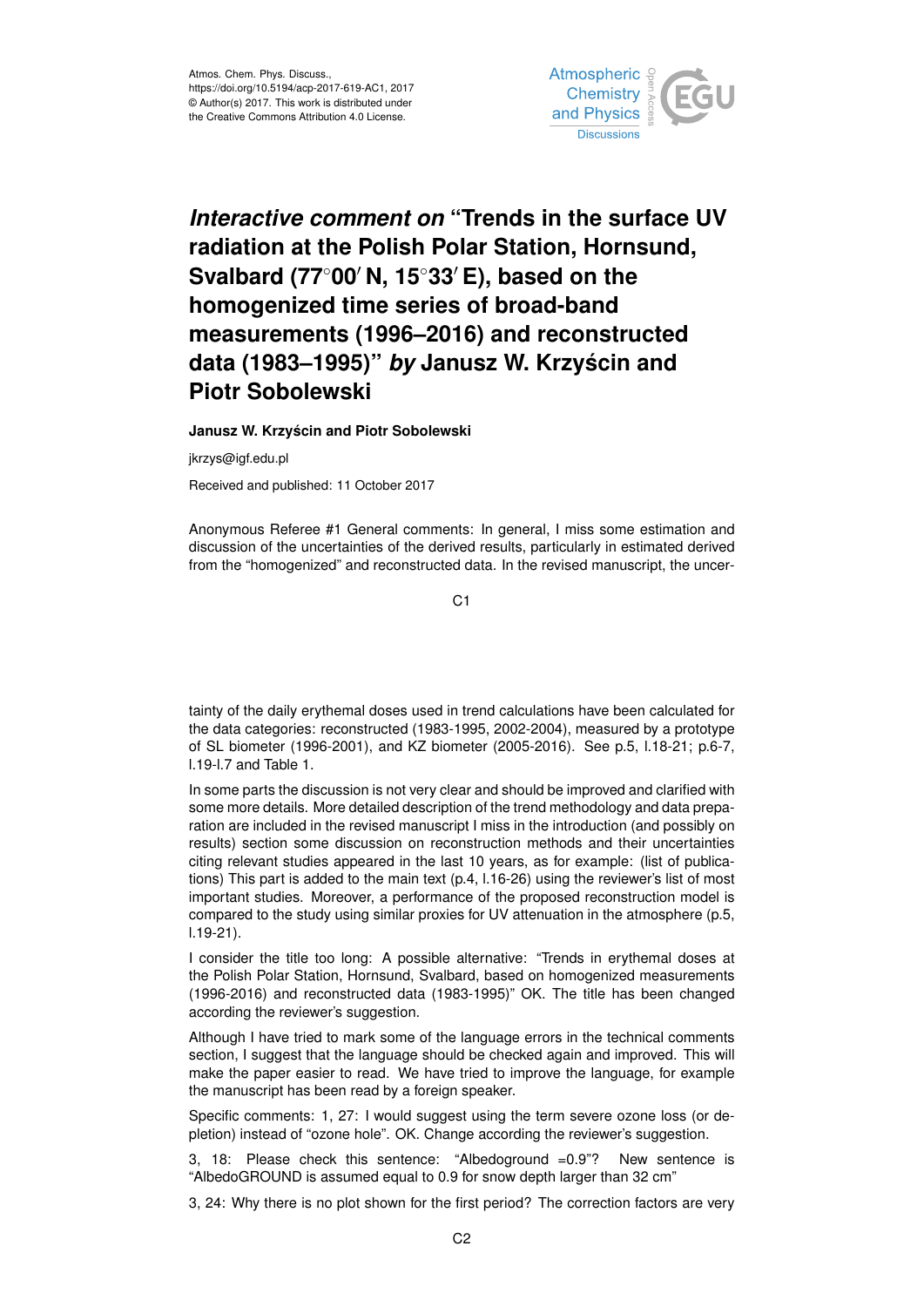large and it would be good to see them in a graph as for the second period, together with the respective standard deviations. Are there any indications in the literature for such rapid deterioration of the sensitivity of RB instruments in five years? New Figure 3 is added showing the instrument deterioration. In fact, the deterioration appeared much smaller ∼35% in the period 1996-2001. The previously mentioned deterioration rate (∼250%) was erroneously calculated. WMO report (Instrument to Measure Solar Ultraviolet Radiation Part 2: Broadband Instruments Measuring Erythemally Weighted Solar Irradiance", WMO, Rep. No. 164, 2008) stated that the well maintained broadband instrument could lost its stability maximally up to 5% between yearly intercomparisons. Thus, the loss of about 10% per year after two years of stable behavior (1996-1997) seems possible in a harsh polar environment. p. 4, l.1-6.

3, 27: How large can be the effect of aerosols at that latitude? This can be estimated with the model for the extreme climatological aerosol data of the Cimel. Then it can be inferred whether aerosols are responsible for the differences, or simply the selection of clear-sky data at high SZAs during spring and autumn months. The extreme aerosols optical depth (AOD) for each month (March-September) are determined from 2.5 and 97.5 percentiles of the daily AOD values in selected month by Cimel measurements (2004-2016). These values are used in radiative model simulations to calculate the daily dose uncertainty due to unknown AOD in period prior Cimel measurements. Uncertainty (∼7%) of the annual correction factor ACF for the period 1996-2007 is found. See p.4, l.7-14, and Figure 4.

4, 2: I find too risky to relay the calculation of trends on data which come from an instrument with such large deterioration. Moreover, for such large year-to-year differences, monthly ACFs would have been In fact, the year-to-year deterioration appeared smaller that discussed in the previous manuscript. It is around ∼9% per year, i.e. 9/12% per month. The yearly ACF is derived using mostly from April-June data (i.e. period with many cloudless days). Thus, the July, August, and September value could be underestimated of ∼ 0.75%, 1.5%, and 2.25%, respectively, after application of the proposed

C3

yearly ACF. The trend calculation for each calendar month (March-September) is not affected by ACF changes within the year. Only the yearly trend could be affected. Taking into account a participation of monthly mean doses for these months in the yearly dose (i.e., 23%, 12%, 4% for July, August, and September, respectively, see new Table 1) it could be estimated that using the yearly ACF would provide less than ∼1% underestimation of the yearly dose. Thus, using yearly rate of the instrument deterioration instead of the monthly rate affects only slightly trend estimates of the yearly sums of erythemal daily doses.

4, 10: Please mention that by using daily averages for the proxies, it is assumed implicitly that any diurnal variation of erythemal irradiance due to these proxies is not taken into account. Of course, this adds to the uncertainty of the estimated daily doses. We discuss the problem in the revised paper: "We have no variability of sunshine duration throughout a day. Using the daily values adds additional uncertainties to modeled values as a duration of clear-sky conditions near local noon is decisive for daily doses." p.5, l. 12-13.

4, 17: Please specify where the default aerosol optical depth of 0.16 is coming from. In the revised paper, we explain that " "The same procedure was used for the first period (1996-2001) of the UV monitoring at Hornsund but constant aerosols of AOD at 340 nm equal to 0.16 was assumed. During that period there were no Cimel sunphotometer observations. Thus, for the 1996-2001 calibration, we select AOD value representing the mean AOD value found for the period 2004-2016" p. 3, l.28-30.

4, 25-26: If model (3) explains less than half (45%) of the CMF variance then the reconstructed daily doses by (2) should be very uncertain, despite the highly significant regression coefficients. Please elaborate on this in the text, because if the above argument is true, then the results presented later are questionable. We agree that the explained variability of the reconstructed data is low. However, the root mean square error of the reconstructed data of ∼ 15% (see Table 1) is comparable with performance of previous reconstruction models (e.g. Lindfors et al., 2003 for Sodankyla, Rieder at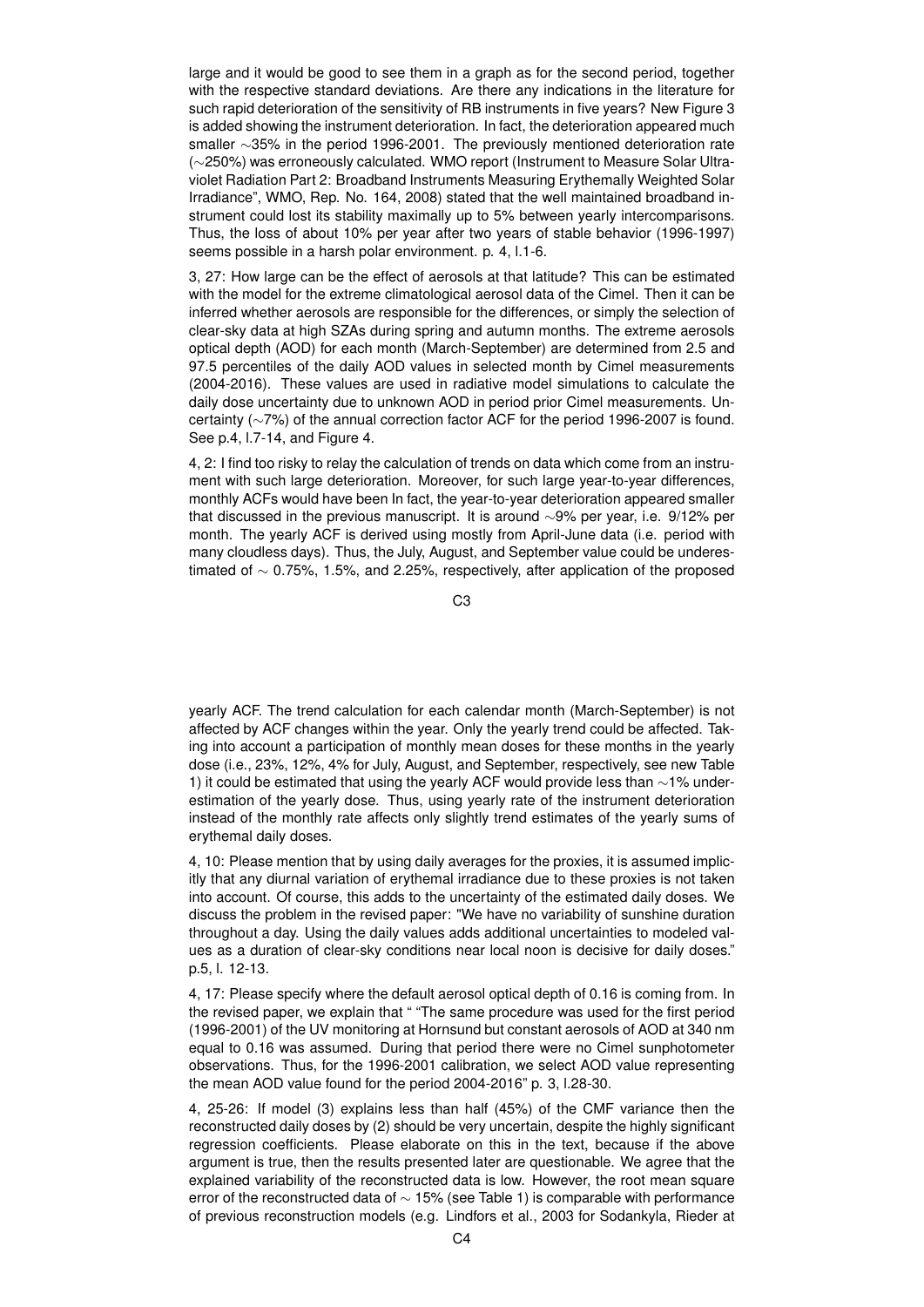al., 2008 for Sonnblick). Moreover, the proposed Monte-Carlo procedure to calculate the trend error takes into account the uncertainty of the reconstructed daily doses.

5, 21: I suggest drawing on these figures the linear regressions for the whole period and the observations period with different types of lines, to support the discussion of the linear trends. New Figure 6 is prepared and lines are drawn for the 1983-2016 and 1996-2016 periods.

6, 2: Please mention whether the negative trends in April-May are statistically significant? In the revised manuscript we have: "The statistically significant decline at  $2\sigma$ level of about 1% /yr is revealed in May, June, and in the yearly sum for the observed 1996-2016 data (with the 2002-2004 gap)." p.8, l.8-11.

6, 4: Please make clear that by "short period" you mean the period after 1996. It has been defined. See response to the previous (6.2) problem.

6, 7: It is not clear how the weights were derived and used. Do I understand correctly that the total ozone data and the sun shine duration data were weighted with weights derived from the measured monthly erythemal doses? Moreover, is the yearly dose derived from the 12 months of only from March to September? Please make this section clearer. In the revised paper the ozone effects are discussed using different approach without the above mentioned weighting. The daily doses from radiative model simulations for clear-sky conditions are used to calculate the yearly sum of the daily erythemal doses. The clear-sky data are compared with the original (modeled and measured) to discuss the cloud and ozone/albedo forcing of the UV. The yearly sum of daily doses are taken from March-September data because of small intensity in UV radiation in February and October and polar night between end of October and mid February. p 7. l.22-24.

6, 10: Isn't there a circular effect? The data used for the reconstruction were based on TUV calculations which used the measured total ozone, and were adjusted by the CMF which was derived by sunshine duration to account for cloud effects. Therefore,

C5

FD\_TYD includes already the measured total ozone and the measured sunshine duration, and here it is regressed again against total ozone FD\_TO3 and the sunshine duration FD\_SUN\_DUR. Please explain and clarify the discussion if I got it wrongly. In the revised paper, the different method is proposed to search for clouds and ozone/albedo impact on UV. The results by radiative transfer model for clear-sky conditions are examined in the period 1983-2016. Regression using FD\_TYD as a linear function of FD\_TO3 and FD\_SUN\_DUR has been rejected.

6, 14-15: This statement (full ozone recovery in 2016) is a bit strong, as the data presented are weighted averages of ozone. As it is not clear (see previous comment) how the weights are derived and applied, this should be written more carefully. Problem of the ozone recovery is not discussed in the revised manuscript. We only say that "The stratospheric ozone changes appear as less important driver of the UV long-term variability in the whole analyzed period. Figure 8 shows the long-term (1979-2016) pattern of the total ozone mean (using SBUV merged data) for the period May-August at Hornsund, Barrow, and Resolute, i.e. in the part of the year with naturally high UV radiation ( $\sim$  80% of total yearly sum). The ozone forcing on the surface UV at these sites appears weak (within the  $\pm$  1% range) since 1983 (i.e. at the beginning of the reconstructed data)." p.9, l.16-22.

7, 7: Please mention the statistical significance of the linear trends. We define significance of the trend in the revised paper: "The statistically significant decline at  $2\sigma$  level of about -1% per year is revealed in May, June, and in the yearly sum for the observed 1996-2016 data (with the 2002-2004 gap). The trend analyses applied to the combined observed (1996-2001 & 2005-2016) and reconstructed data (2002-2004) show statistically significant decline only in May of ∼ -1%/yr." p.8, l.8-11.

17, 6: Please mention the type of filter used for the smoothing. We explain in the revised manuscript: "Figure 8. Smoothed time series (by LOWES smoother, Cleveland, 1979) of annual fractional deviations. . .. . .." p.22